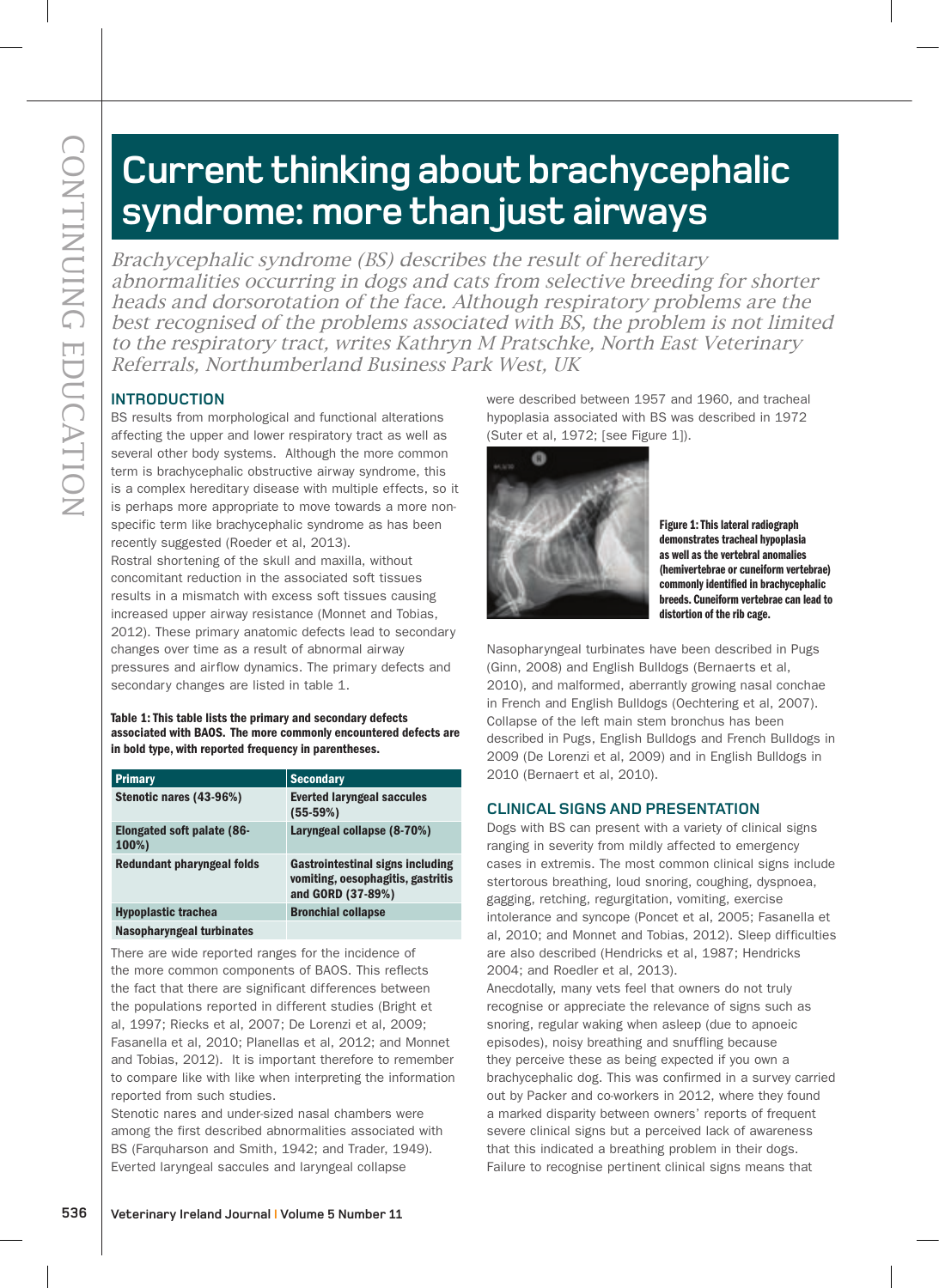patients may not present until they become severely affected, or suffer an acute dyspnoeic episode triggered by obesity, stress, heat or exercise (Torrez and Hunt, 2006; Bach et al, 2007; and Fasanella et al, 2010). In some cases patients are presented for gastrointestinal signs including gastro-oesophageal reflux disease (GORD) and vomiting, rather than for a perceived respiratory problem (Poncet et al, 2005; Poncet et al, 2006; Torrez and Hunt, 2006; Monnet and Tobias, 2012) in which case it is important to recognise the link between the conditions (see Figure 2).



Figure 2: GORD is common in dogs with BS, and can lead to oesophagitis, pharyngitis and laryngitis in addition to causing pain and nausea.The profuse salivation and repeated swallowing motions often seen with reflux disease can be misinterpreted as being related to gastrointestinal disease and nausea.

There has been some recent interest in the possible role of inflammatory mediators in dogs with BS, arising from the use of English Bulldogs as a natural animal model for obstructive sleep apnoea syndrome (OSAS) in humans (Hendricks et al, 1987). As yet, the inflammatory status of dogs with BS is unclear.

#### **BRACHYCEPHALIC SYNDROME IN CATS**

Brachycephaly in cats has been described as "a bastardisation of everything that makes cats special" (Malik et al, 2010).

Severe distortion of the nasolacrimal duct has been described (Schlueter et al, 2010) explaining the tendency for severe epiphora in these cats. In addition to stenotic nares, nasal chambers and elongated soft palates, brachycephalic cats are also recognised to have severe dental and ocular issues, as well as a propensity for dermatological conditions caused by inability to groom normally (Malik et al, 2010).

Interestingly, there is a relative lack of published information regarding the respiratory component of BS in cats and most publications concern the dental and ocular problems (La Croix et al, 2001; Blocker et al, 2001; and Schlueter et al, 2009). This may represent a genuine species difference in how brachycephaly manifests, or it may reflect a lower awareness amongst both vets and clients of the potential for diagnosis of BS in cats. The first description of an elongated soft palate causing respiratory obstruction in a cat, was only published in 2012 (Corgozinho, 2012).

# **DIAGNOSIS OF BRACHYCEPHALIC SYNDROME SIGNALEMENT**

The typical signalment will be that of a two to four-year-old brachycephalic patient, although they may be less than a year of age.

# **CLINICAL HISTORY**

The most common clinical signs include stertorous breathing, loud snoring, coughing, dyspnoea, gagging, retching, regurgitation, vomiting, exercise intolerance and syncope.

In a recent survey, a third of brachycephalic dogs were reported to be unable to walk for longer than 10 minutes in the summer and to suffer from heat intolerance (Roedler et al, 2013).

Sleep abnormalities are also recognised in brachycephalic dogs, particularly the English Bulldog. Although the occurrence of such sleep problems has been known since the 1980s (Hendricks et al, 1987), a recent paper puts the situation into stark relief. These authors surveyed the owners of 147 brachycephalic dogs, of whom 31% reported the dog could only sleep with their head elevated; 27% experienced sleep apnoea; 24% attempted to sleep in a sitting position to avoid dyspnoea; 11% had choking fits while asleep; 6% could only sleep by wedging their mouth open; and 6% were almost unable to sleep (Roedler et al, 2013).

# **PHYSICAL EXAMINATION**

Anatomic abnormalities may include stenotic nares, severe shortening of the nasal chambers, body condition score, presence of redundant skin folds, macroglossia and dorsorotation of the skull and epiphora. Respiratory indicators may include stertor, stridor, dyspnoea, orthopnoea, extension of the head and neck with open mouth breathing, retraction of the commissures of the mouth, external rotation of the elbows and barrelling of the chest, recruitment of abdominal muscles, cyanosis, hyperthermia, and aerophagia.

# **DIAGNOSTIC TESTS**

Haematological and serum biochemistry findings may be normal although polycythaemia may develop in response to chronic hypoxia (Monnet and Tobias, 2012).

Blood gas evaluation – brachycephalic dogs are prone to lower arterial partial pressure of oxygen with higher arterial partial pressure of carbon dioxide (Hoareau et al, 2012).

#### **DIAGNOSTIC IMAGING**

Thoracic radiographs should be obtained to assess tracheal diameter, thoracic conformation and to check for cardiomegaly, pulmonary oedema or pneumonia (see Figure 3).

Lateral views of the nasopharynx, larynx and cervical trachea may sometimes be helpful in assessing concurrent airway abnormalities and to rule out upper airway masses. Advanced imaging will give a greater degree of detail but is probably not warranted for the majority of clinical cases. Visual assessment of the upper airways is fundamental not only to diagnosis but also assessment of the degree of severity, and is therefore a key part of management. It is essential to not only confirm what abnormalities are present (eg. elongated soft palate, everted laryngeal saccules, everted tonsils) but also to record these findings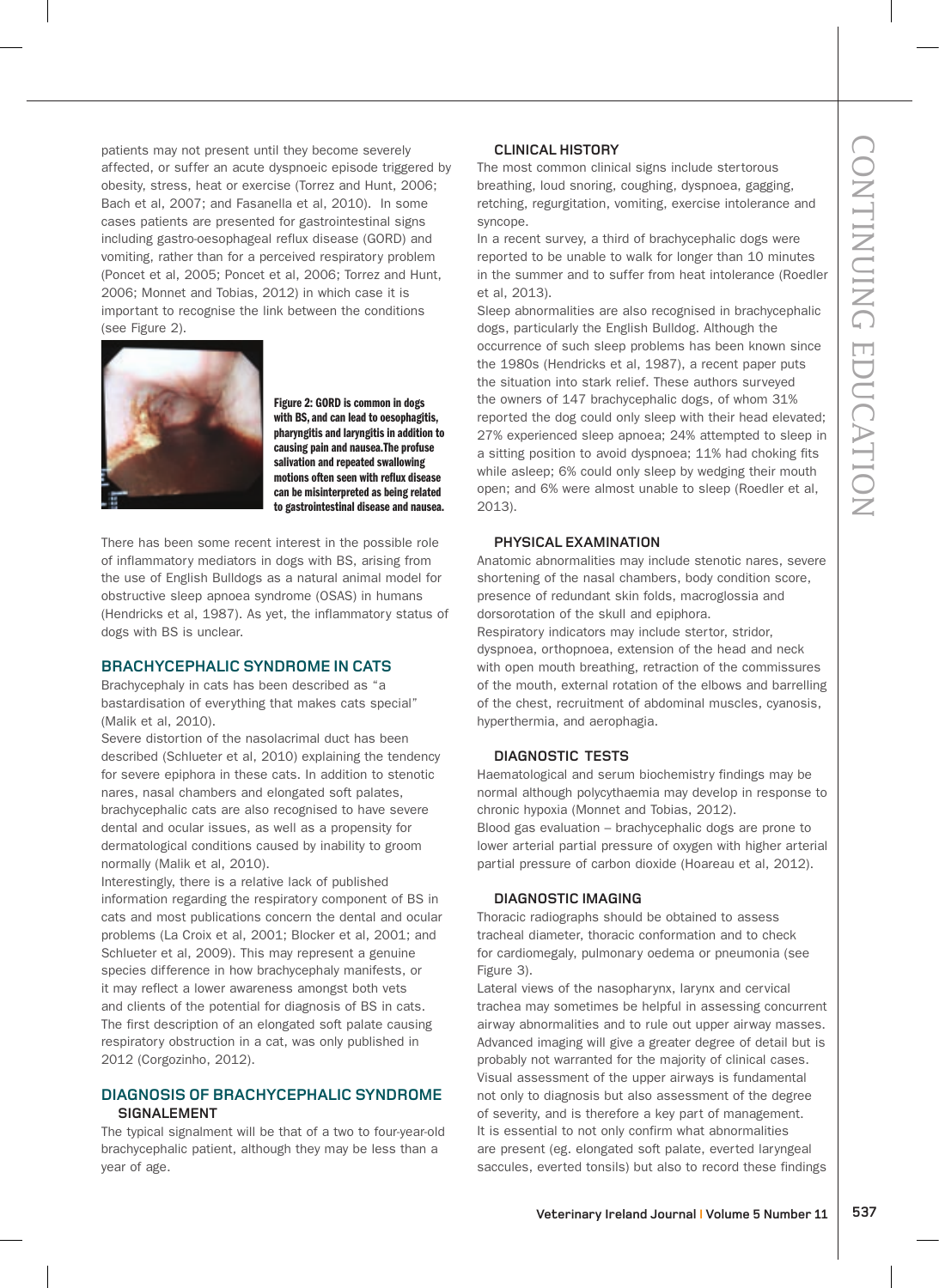and communicate them clearly to the owner. Many owners have unrealistic expectations for what can be achieved with surgery for brachycephalic animals, so clear and wellinformed discussion is important.

Endoscopy of the upper gastrointestinal tract should, in the author's opinion, be part of every brachycephalic evaluation as the incidence of gastro-intestinal problems is high in these patients (Poncet et al, 2005; Poncet et al, 2006; and Planellas et al, 2012).





Figures 3a and 3b: This set of radiographs (dorsoventral and lateral) show changes consistent with aspiration pneumonia with an alveolar pattern in the right cranial and middle lobes as well as the left cranial lobe. There is also moderate gas filling of the gastrointestinal tract and incidental cuneiform vertebrae at T5, 7 and 10. Cuneiform vertebrae can, in some dogs, lead to distortion of the rib cage.

WHAT ROLE CAN MEDICAL MANAGEMENT PLAY?

The main role for medical management is in the initial stabilisation and triage of a respiratory emergency (sedation, cooling, glucocorticoids, supplemental oxygen); to try to alleviate the severity of clinical signs in those with advanced disease (glucocorticoids, diuretics); and for digestive issues such as GORD.

Obese animals should have a weight reduction plan implemented, and exercise restriction is important in patients with more severe disease.

The implications of heat intolerance for the animals environment and exercise should be discussed with the owner, as should elimination of potential airway allergens from the environment eg. cigarette smoke.

#### **1. SURGERY – GENERAL SURGICAL CONSIDERATIONS PERIOPERATIVE MANAGEMENT**

**538 Using the most line of the state interesting in the state of the state is a state of the state of the state of the state of the state of the state of the state of the state of the state of the state of the state of** Patients with upper respiratory obstructive conditions are obvious anaesthetic risks, but brachycephalic patients often have an absolute need for one or more surgical procedures in order to alleviate airway obstruction. Cautious anaesthetic management and rigorous monitoring are mandatory to minimise morbidity, particularly prior to induction and intubation and during recovery. Staff involved in such a case need to be aware that patients may decompensate acutely and emergency tracheostomy may become necessary either pre- or postoperatively. Many sedative and anaesthetic drugs

will relax the muscles which dilate the upper airway while allowing the diaphragm to continue contracting, with the resulting negative pressure causing airway collapse at induction. Both induction and intubation therefore, need to be managed quickly and efficiently. Patients should be kept calm during recovery and only extubated once fully awake. These patients are also prone to reflux/ regurgitation while anaesthetised.

The use of nasotracheal oxygen tubes can be beneficial in recovery as these patients do not tolerate nasal prongs, nasal oxygen tubes and face-masks particularly well. Some surgeons advocate withholding food and water for 12-24 hours (Reiter and Holt, 2012) although this practice is not universal and it is not one the author recommends.

#### **PATIENT POSITIONING**

Correction of stenotic nares can be achieved with the patient in sternal recumbency with the chin resting on a pad, and the head taped securely to the operating table to prevent movement.

Access to the oropharynx for surgery of the soft palate and/or larynx is tricky and limited. The excessive soft tissue folds typically encountered in brachycephalic breeds further complicate access. Most surgeons' position their patients in open mouth sternal recumbency for surgery of the soft palate, with the maxilla suspended and the mandible secured to the operating table to prevent movement.

A pharyngeal pack should be placed between the soft palate and the larynx during surgery of the soft palate to minimise the risk of aspiration (blood, saliva, refluxate).

#### **2. SURGERY – SELECTED PROCEDURES STENOTIC NARES/INTRANASAL STENOSIS**

The nostril is supported medially by the nasal septum and dorsolaterally by the dorsolateral cartilage. These cartilaginous structures together with the soft tissues covering them form the nares. In normal dogs and cats it is a wide, comma-shaped opening which allows the free passage of air. Stenotic nares have dorsolateral cartilages which lack normal rigidity and tend to collapse medially. This collapse may be either static or dynamic (influenced by airflow pressures). The problem is almost always bilateral, but not necessarily symmetrical.

Surgical correction involves resection of a wedge of tissue from the dorsolateral cartilage, either vertically or horizontally, to widen the nares.

In normal dogs, the nose contributes 80% of the normal resistance during inspiration (Ohnishi and Ogura, 1969). It has been shown that correcting stenotic nares alone where clinical signs are mild and infrequent can improve oxygenation and acid-base balance in brachycephalic dogs (Slawuta et al, 2011).

Oechtering reported laser assisted turbinectomy guided by preoperative cross-sectional imaging and rhinoscopy in 2007 for stenosis that extended intra-nasal. Airway resistance was reduced by approximately 50% after turbinectomy (Oechtering et al, 2007). A subsequent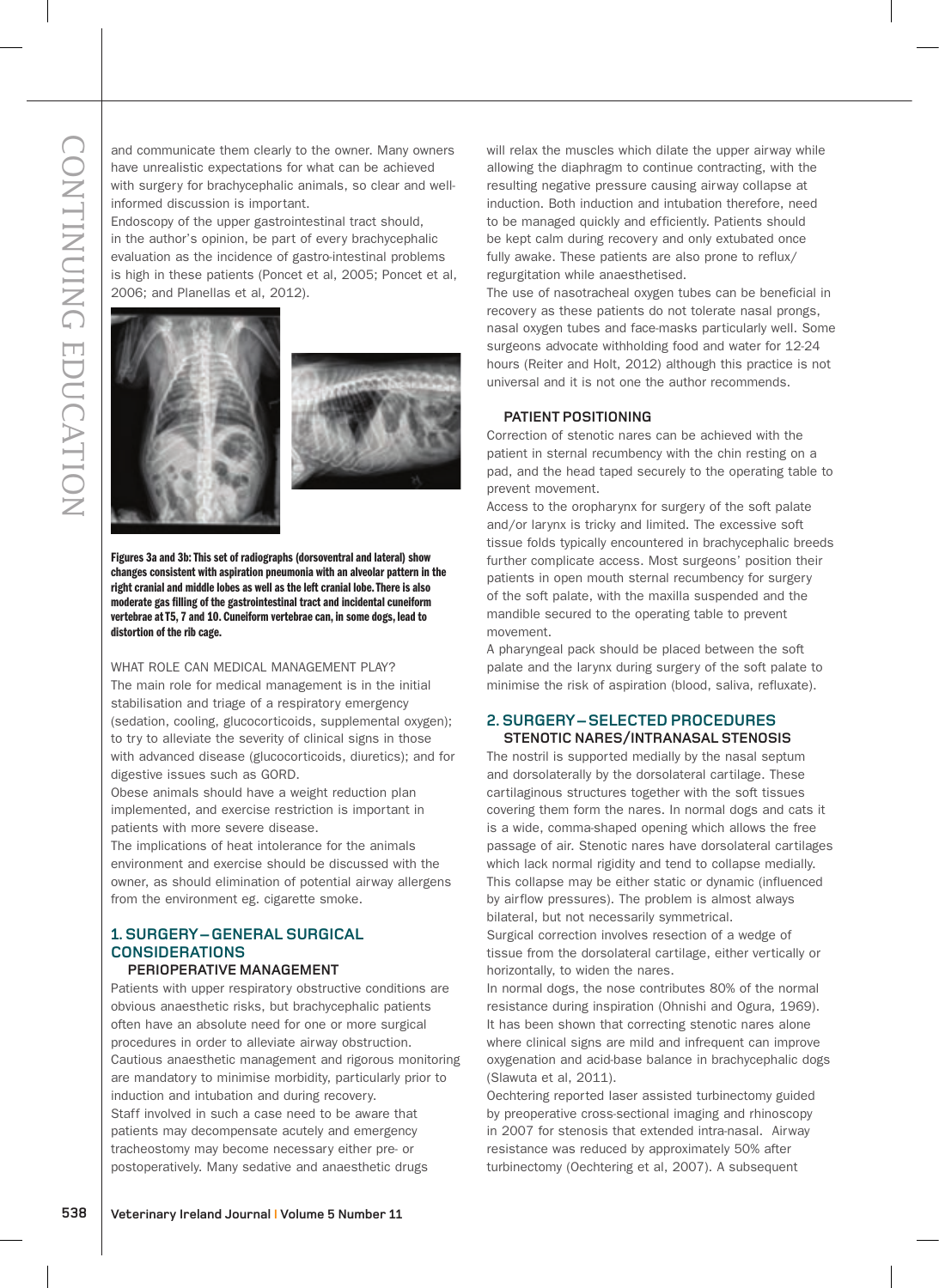study from the same group in 2011 however reported that these turbinates regrow! Although only a small percentage of dogs had surgery for re-obstruction, there was no information regarding whether the beneficial effect on airway resistance had been preserved (Schuenemann et al, 2011).

#### **ELONGATED SOFT PALATE/SOFT PALATE HYPERTROPHY**

In brachycephalic breeds the soft palate may extend beyond the epiglottis, partially obstructing the airway. It can be sucked between the corniculate processes of the arytenoid during inspiration causing complete obstruction. Some patients will also have excessive folds of palatal and pharyngeal tissues that will contribute to obstruction. Soft palate length is best assessed in anaesthetised patients immediately prior to intubation, with the animal positioned in sternal recumbency. An elongated palate is one that extends beyond the caudal pole of the tonsillar crypts and which overlies the epiglottis by more than a few millimetres (see Figure 4).



Figures 4a and 4b: An elongated palate is one that extends beyond the caudal pole of the tonsillar crypts and which overlies the epiglottis by more than a few millimetres. In these pictures taken from an English Bulldog with a significantly elongated soft palate, Figure 4a shows the soft palate 'sucked into' and plugging the entrance to the airways. Figure 4b, the free end of the soft palate, is being retracted forwards to hold the soft palate free of the larynx, which is now visible.

Several options exist for surgical correction of an elongated soft palate; the precise choice is heavily influenced by the surgeon's preference although patient size may also influence the decision. Resection of the redundant segment of palate can be done with Metzenbaum scissors after creating a 'crush bed' with right-angled forceps; carbon dioxide laser; a bipolar sealing device or harmonic scalpel (Clark and Sinibaldi, 1994, Lorinson et al, 1997, Dunié-Mérigot et al, 2010, Reiter and Holt, 2012).

An alternative procedure, folded flap palatoplasty, was described in 2008, which proposed resection of the bulk of the palatine muscles to thin the palate in addition to shortening it (Findji and Dupré, 2008). Anecdotally, many surgeons like this technique, but there is a lack of objective data regarding the medium-long term outcome including whether it genuinely provides a better outcome. Regardless of the technique used, complication rates postoperatively are low, other than those related specifically to the severity of the underlying BS (Reiter and Holt, 2012).

# **LARYNGEAL SACCULE EVERSION AND LARYNGEAL COLLAPSE**

Laryngeal collapse is a secondary change resulting from altered airway dynamics and pressure in animals with BS. Three different stages of laryngeal collapse are described in the dog; specific descriptions are not available for cats but in practice the same system is applied. These stages are summarised in table 2.

| <b>Grade</b>                                                         | <b>Description</b>                                                                                                                             |
|----------------------------------------------------------------------|------------------------------------------------------------------------------------------------------------------------------------------------|
| Stage I                                                              | <b>Eversion of the laryngeal saccules</b>                                                                                                      |
| <b>Stage II</b>                                                      | The above plus loss of rigidity of the arytenoid<br>cartilages with medial displacement of the cuneiform<br><b>processes</b>                   |
| <b>Stage III</b>                                                     | The above plus collapse of the corniculate processes<br>of the arytenoid cartilage as well as loss of the dorsal<br>arch of the rima glottidis |
| Table 2: Laryngeal collapse is a progressive condition, divided into |                                                                                                                                                |

three stages of deterioration as described in this table.

The laryngeal saccules themselves are the mucosal lining of the laryngeal ventricles, which are located in front of the vocal folds. High negative inspiratory pressures seen with chronic upper respiratory tract obstruction and dyspnoea lead to prolapse of these pouches of mucosa (Lorinson et al, 1997). This is classed as stage I collapse, and is commonly encountered. Individuals with stage I collapse often show marked improvement after saccule resection plus correction of primary abnormalities such as stenotic nares and elongated soft palate (Lorinson et al, 1997, Torrez and Hunt, 2006, White, 2011). Surgical resection of everted saccules is straightforward in theory, but can be challenging in practice due to limitations on access and visualisation. Resection of too much mucosa can lead to laryngeal webbing from fibrous tissue but inadequate resection leaves obstruction present.

Patients with stage II collapse may have a moderate improvement following correction of stenotic nares, elongated soft palate and saccule resection, combined with weight loss, exercise restriction and medication but improvement for those with stage III collapse is more uncertain. Traditionally, ariepiglottic fold resection (partial laryngectomy), permanent tracheostomy and euthanasia have been considered the only options for management of advanced laryngeal collapse. Laryngeal tie-back has been suggested, similar to the procedure for patients with laryngeal paralysis (Poncet et al, 2006). A modification of the standard tie-back was described in 10 dogs more recently, with long-term follow (median 3.5 years) indicating that all owners considered surgery had been beneficial (White, 2011).

It has been suggested that appropriate control of gastrointestinal disease can help to reduce the progression of respiratory tract disease in those with laryngeal collapse (Poncet et al, 2006); this is also the author's experience.

# **GASTROINTESTINAL DISEASE, GORD AND BRACHYCEPHALIC ANIMALS**

The link between GORD and airway disease is better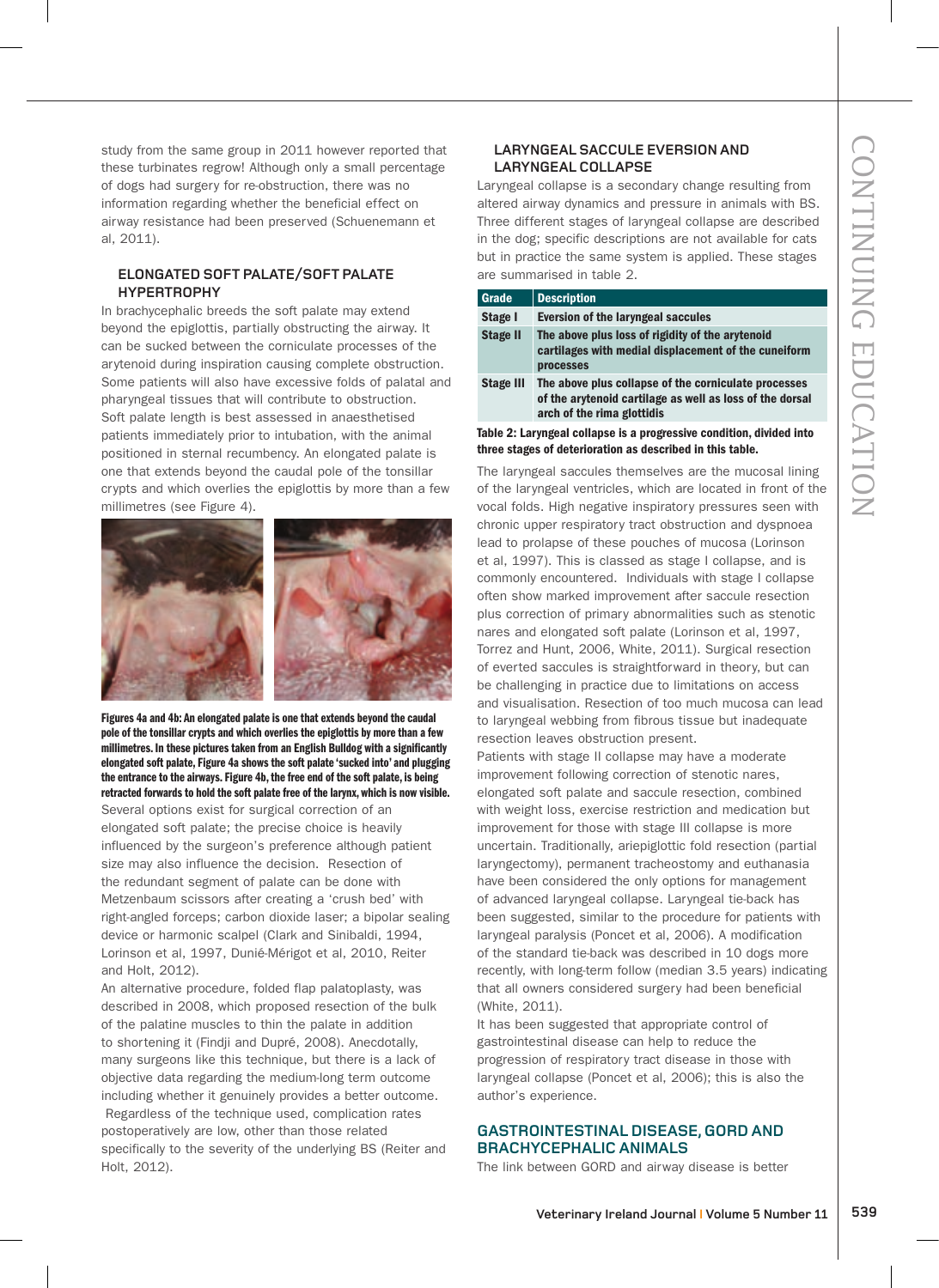characterised in humans than in veterinary patients with a well-recognised phenomenon of GORD-associated airway hypersensitivity (Theodoropoulos et al, 2002; Maher and Darwish, 2010; Harding et al, 2013; and Karbasi et al, 2013). There is increasing evidence supporting a similar scenario in veterinary patients, particularly brachycephalic dogs with obstructive upper airway disease (Poncet et al, 2005; Packer et al, 2012; Planellas et al, 2012; and Roedler et al, 2013). It follows therefore that if the respiratory component is identified and treated, but not the gastrointestinal, the result will be less good than if both are identified and treated.

Treatment will typically include a proton pump inhibitor, a prokinetic and a surface protector. Additional measures such as dietary modification or the use of immunesuppressants are based on individual case assessment and histological findings.

A pilot study recently documented that dogs with BS were significantly more likely to have gastric spirochetes than those without obstructive airway disease (Smith and Pratschke, 2013). Although there is still debate regarding the significance of spirochetes in disease in dogs it is the author's preference to treat with combination antacids and antimicrobials if gastric spirochetes are confirmed in a patient with clinical signs of GORD and gastritis.

## **CONCLUSIONS**

BS is a complex mixture of hereditary defects that progress with time to induce secondary changes some of which are not treatable. Selective breeding for a flat-faced conformation has played a significant role in promoting and perpetuating this disease. Traditionally, BS was considered to involve predominantly the airways, hence the use of terms, such as brachycephalic obstructive airway syndrome. However, these patients can suffer adverse effects on several body systems including digestive, skin and eyes in addition to having sleep disorders, exercise and heat intolerance. For this reason, it may be more appropriate to move towards using a broader term such as BS.

The degree of airway obstruction can be alleviated through surgery, which in some cases will be life saving. These patients are challenging anaesthetic candidates, requiring a careful and efficient approach from all staff involved. It is also important to take account of all morbidities present so that all necessary treatment can be provided and a realistic prognosis discussed with clients. Better success is achieved by treating patients early, rather than once severe secondary changes have developed. Unfortunately, there is a serious issue with inability on the part of clients, and perhaps also some veterinary surgeons, to recognise the abnormalities and

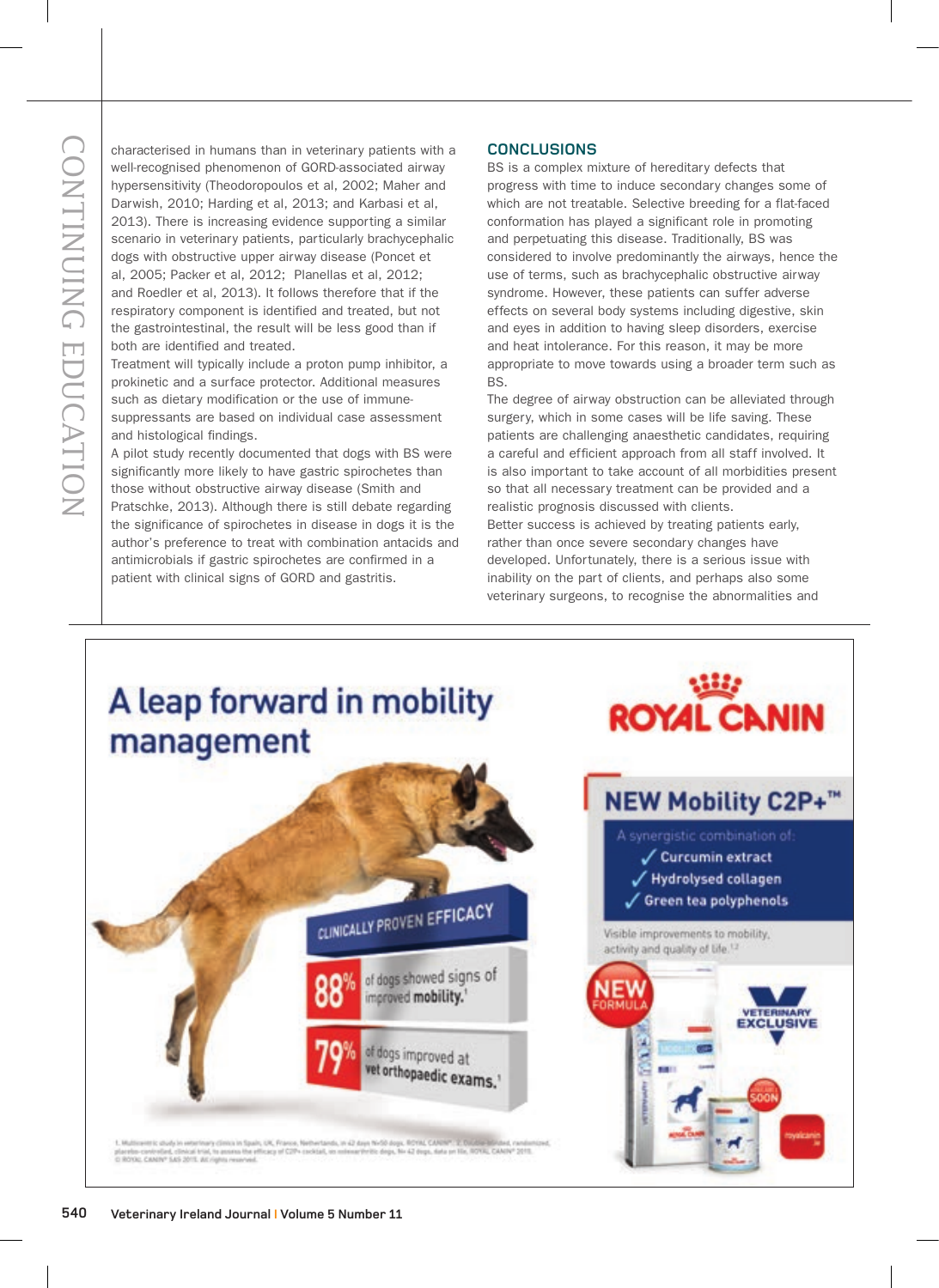clinical signs of BS as being a genuine problem. All too often, something that is truly abnormal is perceived as normal for the breed. This means that assessment and treatment may not be provided in a sufficiently timely manner, and the prognosis consequently suffers. Although there is growing awareness of the potential welfare issues involved, there is clearly still a requirement for education of veterinary professionals, dog breeders and the wider public.

# **REFERENCES**

- 1. Bach JF, Rozanski EA, Bedenice D et al. Association of expiratory airway dysfunction with marked obesity in healthy adult dogs. American Journal of Veterinary Research 2007; 68: 670-5
- 2. Bernaeerts F, Talavera J, Leemans J et al. Description of original endoscopic findings and respiratory functional assessment using barometric whole body plethysmography in dogs suffering from brachycephalic airway obstruction syndrome. The Veterinary Journal 2010; 183: 95-102
- 3. Blocker T, Van Der Woerdt A. A comparison of corneal sensitivity between brachycephalic and Domestic Short-haired cats. Veterinary Ophthalmology 2001; 4: 127-30
- 4. Brdecka DJ, Rawlings, CA, Perry AC, Anderson JR. Use of an electrothermal, feedback controlled, bipolar sealing device for resection of the elongated portion of the soft palate in dogs with obstructive upper airway disease. Journal of the American Veterinary Medical Association 2008; 233: 1265-1269
- 5. Bright RM, White RAS. Brachycephalic airway obstruction syndrome. A review of 118 cases. Canine Practice 1997; 22: 18-21
- 6. Clark GN, Sinibaldi KR.Use of a carbon dioxide laser for treatment of elongated soft palate in dogs. Journal of the American Veterinary Medical Association 1994; 204: 1779-1781
- 7. Corgozinho KB, Pereira AN, Cunha SC et al. Recurrent pulmonary edema secondary to elongated soft palate in a cat. Journal of Feline Medicine and Surgery 2005; 14: 417-419
- 8. De Lorenzi D, Bertoncell D, Drigo M. Bronchial abnormalities found in a consecutive series of 40 brachycephalic dogs. Journal of the American Veterinary Medical Association 2009; 235: 835-840
- 9. Dunié-Mérigot A, Bouvy B, Poncet C. Comparative use of CO2 laser, diode laser and monopolar electrocautery for resection of the soft palate in dogs with brachycephalic airway obstructive syndrome. Veterinary Record 2010; 167: 700-704
- 10. Farquharson J, Smith KW. Resection of the soft palate in the dog. Journal of the American Veterinary Medical Association 1942; 100: 427-430
- 11. Fasanella FJ, Shively JM, Wardlaw JL, Givaruangsawat S (2010) Brachycephalic airway obstructive syndrome in dogs: 90 cases (1991-2008). Journal of the American Veterinary Medical Association 2010; 237:1048-1051
- 12. Findji L, Dupre G. Folded flap palatoplasty for treatment of elongated soft palate in 55 dogs. Wiener Monärtzliche Monatsschrift 2008; 95: 56-63
- 13. Ginn JA, Kumar MS, McKiernan BC, Powers BE.

Nasopharyngeal turbinates in brachycephalic dogs and cats. Journal of the American Animal Hospital Association 2008; 44: 243-249

- 14. Harding SM, Allen JE, Blumin JH et al. Respiratory manifestations of gastroesophageal reflux disease. Annals of the New York Academy of Sciences 2013; 1300:43-52
- 15. Hendricks JC, Kline LR, Kovalski RJ et al. The English bulldog: a natural model of sleep-disordered breathing. Journal of Applied Physiology 1987; 63: 1344-1350
- 16. Hendricks JC. Brachycephalic airway syndrome. In: King L, ed. Textbook of Respiratory Diseases in Dogs and Cats. Saunders Elsevier, St Louis 2004: 310-318
- 17. Hoareau GL, Jourdan G, Mellema M, Verwaerde P. Evaluation of arterial blood gases and arterial blood pressures in brachycephalic dogs. Journal of Veterinary Internal Medicine 2012; 26: 897-904
- 18. Karbasi A, Ardestani ME, Ghanei M, Harandi AA. The association between reflux esophagitis and airway hyper-reactivity in patients with gastro-esophageal reflux. Journal of Research in Medical Science 2013; 18: 473-476
- 19. La Croix NC, van der Woerdt A, Olivero DK. Nonhealing corneal ulcers in cats: 29 cases (1991-1999). Journal of the American Veterinary Medical Association 2001; 218: 733-735
- 20. Lorinson D, Bright RM, White RAS. Brachycephalic airway obstruction syndrome – a review of 118 cases. Canine Practice 1997; 22: 18-21
- 21. Maher MM, Darwish AA. Study of respiratory disorders in endoscopically negative and positive gastroesophageal reflux disease. Saudi Journal of Gastroenterology 2010; 16: 84-89
- 22. Malik R, Sparkes A, Bessant C. Brachycephalia a bastardisation of what makes cats special. Journal of Feline Medicine and Surgery 2009; 11: 889-890
- 23. Mills PJ, Dimsdale JE. Sleep apnea: a model for studying cytokines, sleep, and sleep disruption. Brain, Behaviour and Immunity 2004; 18: 298-303
- 24. Monnet E, Tobias KM. Larynx. In: Tobias KM, Johnston SA, eds. Veterinary Surgery Small Animal Volume II. Elsevier Saunders, Missouri 2012: 1718- 1733
- 25. Oechtering TH, Oechtering GU, Nöller C. Structural characteristics of the nose in brachycephalic dog breeds analysed by computed tomography. Tierartzliche Praxis 2007; 35: 177-187
- 26. Ohnishi T, Ogura JH. Partitioning of pulmonary resistance in the dog. Laryngoscope 1969; 79:1847- 78
- 27. Packer RMA, Hendricks A, Burn CC. Do dog owners perceive the clinical signs related to conformational inherited disorders as 'normal' for the breed. A potential constraint to improving canine welfare. Animal Welfare 2012; 21 (S1): 81-93
- 28. Planellas M, Cuenca R, Tabar MD et al. Evaluation of C-reactive protein, Haptoglobin and cardiac troponin 1 levels in brachycephalic dogs with upper airway obstructive syndrome. BMC Veterinary research 2012; 8:152
- 29. Poncet CM, Dupre GP, Freiche VG et al. Prevalence of gastrointestinal tract lesions in brachycephalic dogs with upper respiratory syndrome: clinical study in 73 cases. Journal of Small Animal Practice 2005; 46: